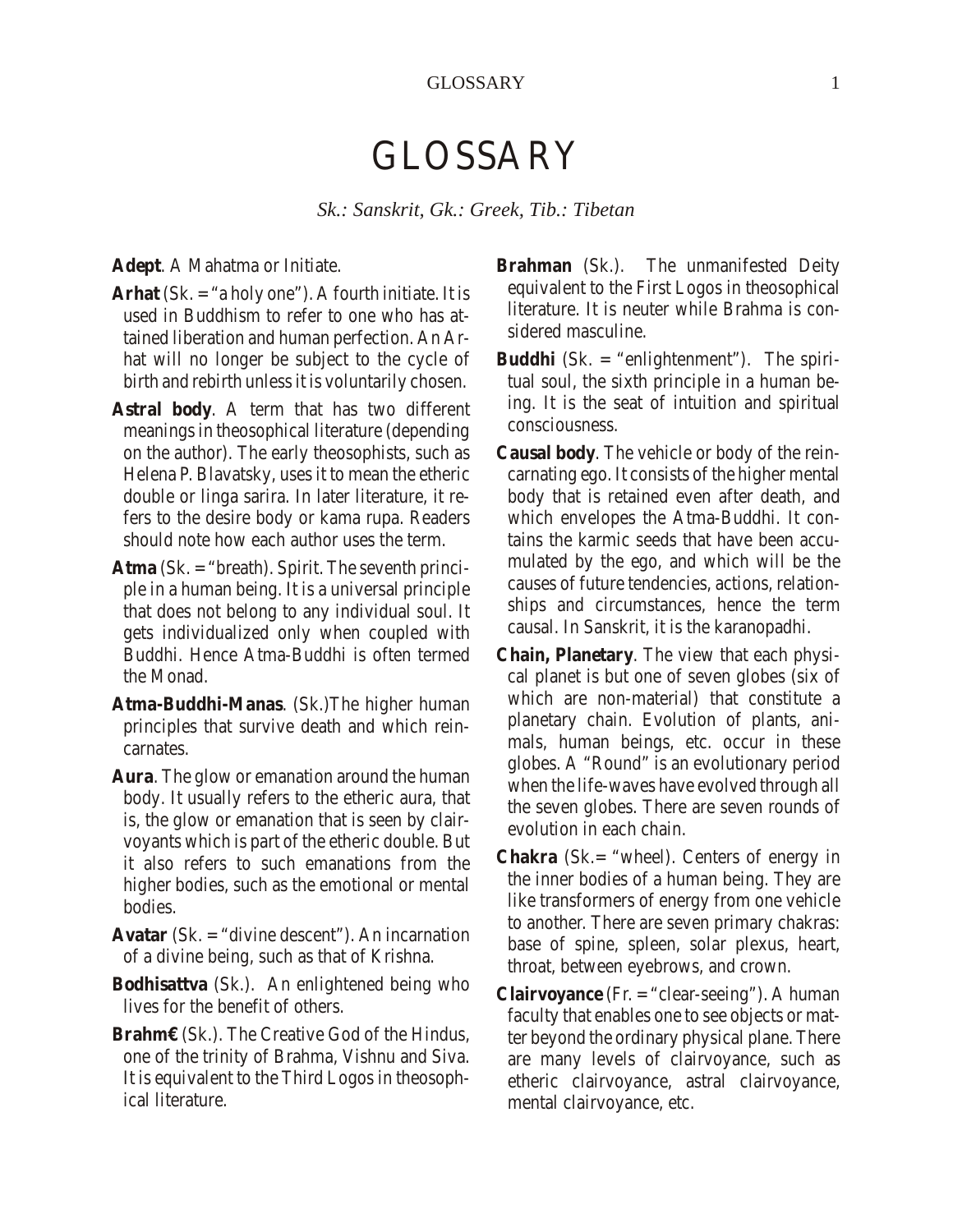- Deva (Sk. = "shining one"). A non-physical being who resides in one of the inner planes of nature. Those belonging the the lower mental planes are called devas with form (or rupa devas) and the higher ones are called devas without form (or arupa devas). Some of them are equivalent to the English term "angels."
- Devachan (Sk.-Tib. = "land of devas or angels"). A non-physical region where the human soul stays for centuries after death and before the next incarnation. It is sometimes equated with the Christian idea of "heaven," but it is not a permanent state. It is a happy or positive state because only the The experiences of devachan originate from the accumulated lofty experiences of the immediately preceding life.
- Dharana  $(Sk. = "concentration")$ . The practice of concentration that precedes meditation.
- Dharma (Sk. = "law," "religion," or "duty"). In theosophical literature, the term is frequently used to refer to the right duties of a person under specific circum stances.
- **Dhy**€na (Sk. = "meditation"). Meditation, which is considered as the seventh of the eight stages of Raja Yoga.
- Dweller of the Threshold. A term invented by Bulwer Lytton in his novel Zanoni. In theosophical literature, it refers to the astral body left behind by an individual in a previous life but which has not disintegrated by the time the ego is reborn in another body. The remnant astral body is then magnetically drawn to the new incarnation, and it is felt by the living person, usually as a malevolent entity.
- Ego. The term may refer to the personal ego, which is kama-manas (emotional and lower mental natures), or the reincarnating ego, which is the Causal Body.
- Elementals. Semi-intelligent non-physical nature spirits. They have been called elementals because they are classified according to the primary elements that they belong to. For example, gnomes are earth elementals while salamanders are fire elementals. Elementals

have no forms or shapes. The shapes that are ascribed to them have been due to the thought-forms of people.

- **Elementaries. Disembodied souls, especially** of those who have gross or evil tendencies.
- Etheric Double. The invisible part of the physical body but which can be seen by clairvoyants as a body that is a few inches larger than the physical. It is the matrix that determine the shape and condition of the physical body, and is also the vehicle of vital energy or prana; thus is also called *pranamayakosa*, or the vehicle of prana.
- Evolution. The word is used in two senses. The first one refers to the evolution of forms and consciousness of the various kingdoms of nature (as opposed to creationism). The second senses refers to the "path of return" in the cycle of existence of the universe. The "downward" phase is involution, when consciousness "involves" itself in grosser and grosser matter. In the evolutionary or "upward" phase, the consciousness liberates itself from grosser matter.
- Fohat (Tib.). The primordial force in nature which in its more manifested form is perceived as electricity and other forms of energy.
- Gnosticism (Gk. gnosis = "knowledge"). Mystics or philosophers who taught the "gnosis" during the first three centuries of the common era, such as Valentinus, Basilides, Marcion, etc. They taught doctrines which were at variance with the traditional Christians and hence were declared heretics. H. P. Blavatsky considered that true Christianity were taught some of the Gnostics.
- Hell. A term that normally means unending punishment in modern Christianity. In the Old and New Testaments, the original Greek and Hebrew words did not have that connotations. Usually they refer to the abode of the dead, such as Hades or Tartarus. In Buddhism and Hinduism, the different hells are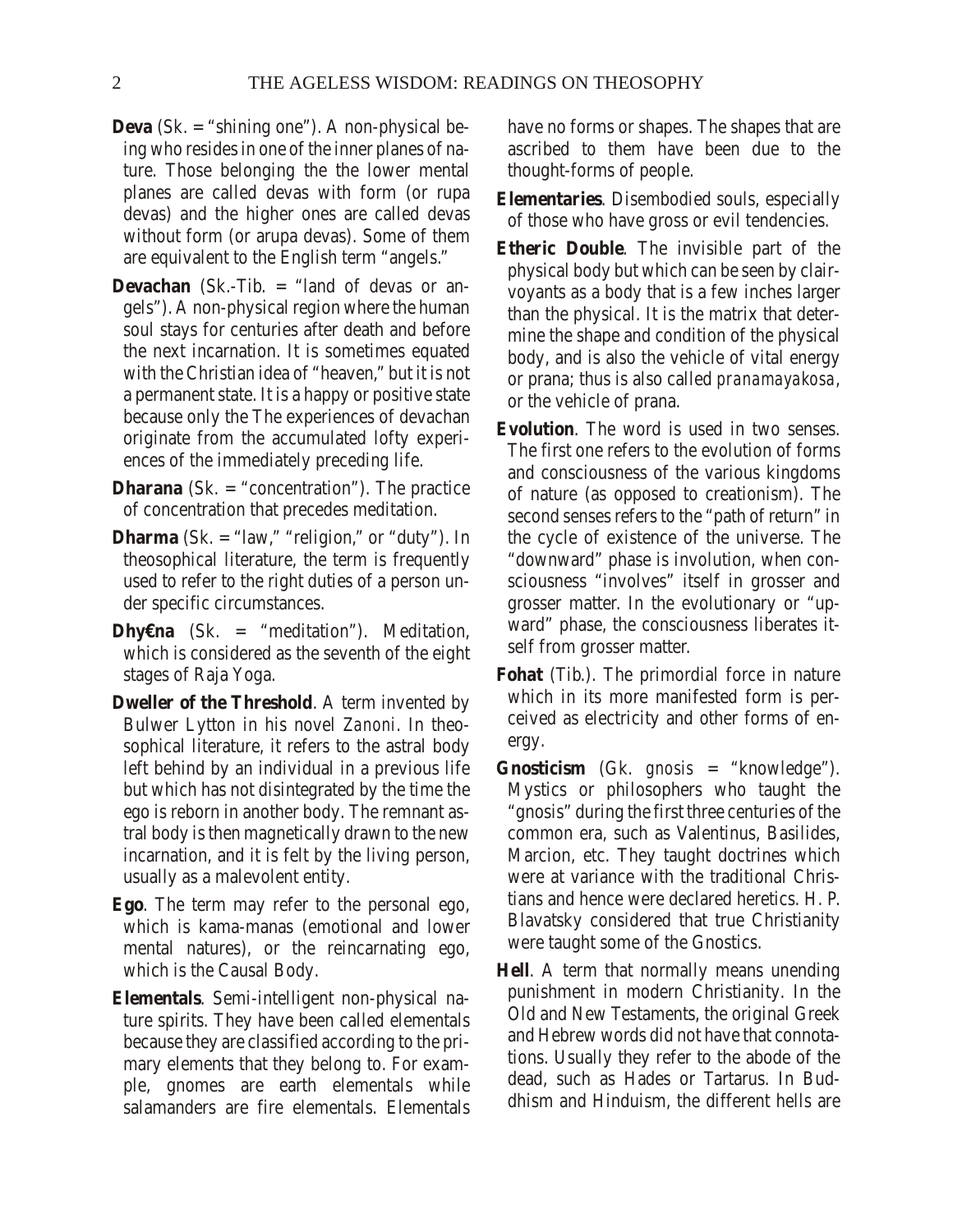temporary states of consciousness of the dead re sulting from the selfish qualities of the soul.

- Individuality. The higher ego, consisting of the Atma-Buddhi-Manas. It is contrasted with the Personality, which consists of the transcient principles that are discarded after death, namely, the lower mind, desire nature, and the physical body.
- Initiation. A stage of development of an advanced soul after one has developed or discarded certain specific qualities relevant to that stage. There are four degrees of initiation in traditional Buddhist and Hindu traditions. In theosophical literature, in addition to the four stages, the fifth is Adeptship.
- Involution. The phase where the universe is emanating towards grosser and grosser forms up to the material world, as contrasted to evolution, where the progress is "upwards" towards more and more spiritual levels.
- Jivanmukta (Sk. = "soul that is free"). A liberated soul, that is, one who has attained freedom from the bondage of matter, and is free from the cycle of reincarnation. A fully enlightened be ing.
- Kabbalah (Heb.). The mysticism and occultism of Judaism. Its tenets are derived from such books as the *Zohar* and Sepher Yetzirah and covers a wide range of teachings that include the genesis of the world as well as spiritual practices.
- **K**€ma (Sk. = "desire"). The desire principle in a human being. It expresses itself through the desire body or kama rupa (also called astral body in later theosophical literature).
- $K \in \mathbb{R}$  The desketa CSK. = "desire locality"). The desire world to which the human personality enters into immediately after death, after which the soul goes through the second death and then leaves kama loka.
- K€ma-r<sup>™</sup>pa (Sk. = "desire form"). The desire body of human beings.
- Karma (Sk.  $=$  "action"). The principle of cause and effect. It is the law that governs the interaction of all existing entities. It is more particularly applied to the acts and consequences of human actions that determine the destiny of individuals.
- KuЕalin... (Sk. = "serpent" or "life force"). One of the forces of nature. In human beings it is said to reside in the base of the spine in a dormant state. Its activation will increase latent tendencies in a human being. Thus sages advise that before this energy is awakened, the personality must have been purified of harm ful tendencies (e.g., anger or desire) otherwise it will greatly strengthen these tendencies, to the harm of the individual.
- Li‰ga-<sup>®</sup>ar…ra ( Sk. = "subtle body"). The etheric double. Also called the "astral body" by H. P. Blavatsky, although the term "astral body" is used in a different sense before Annie Besant and C. W. Leadbeater to refer to the desire body.
- Lipikas (Sk.) The recorders of Karma, sometimes called the Lords of Karma.
- Logos (Gk. = "word"). In theosophical literature, this refers to the Deity or God. Three types of Logoi are usually referred to. The first Logos is unmanifested, the second is pre-manifestation, and the third is manifested. The Third Logos is the creative deity that form the entire universe.
- Magic. A term used in the medieval times to refer to the knowledge of handling non-physical forces or powers. Whether it is black or white depends upon whether it is used for evil or beneficial purposes.
- Mah€tma (Sk. = "great soul"). An adept. One who has attained to human perfection. The two inner founders of the Theosophical Society are the Mahatma Koot Hoomi and Mahatma Morya.
- Manas (Sk. = "mind"). The mind. It is divided into higher (abstract) and lower (concrete) manas.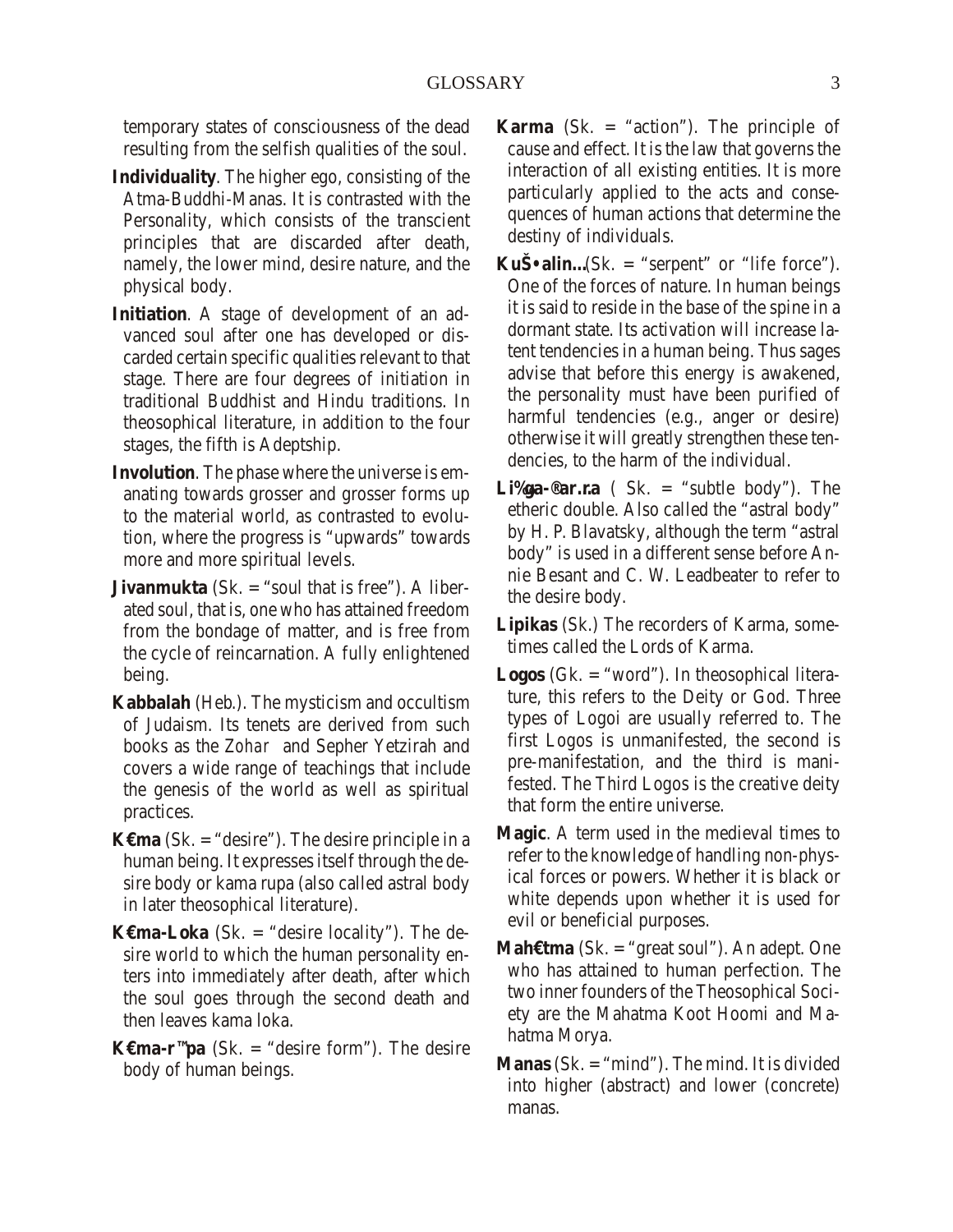- Mantra (Sk. = "sacred word"). In Hindu practice, mantras are considered as sacred words that have spiritual or psychic potency. It is also used as a tool in the practice of meditation, as in mantra yoga.
- Manvantara (Sk. = "between two Manus"). A period of manifestation or activity of the universe, as opposed to an equivalent period of rest or dormancy, called pralaya. There are minor and major periods of manvantara and pralaya.
- Master. A spiritual teacher, an Adept or Mahatma who accepts pupils.
- M€y€ (Sk. = "illusion"). Illusion or appearance. It is the view that the apparent world is not the true reality and hence is ultimately an illusion.
- M€y€vi-R<sup>™</sup>pa (Sk. = "illusion form"). The illusory body mentally projected by an individual, either consciously or unconsciously. It is a different phenomenon to the projection of the astral body. It is the form seen in death apparitions when a dead person appears suddenly at a distance at the moment of death.
- Mediumship. The practice of allowing oneself to be an instrument or medium of a non-physical entity, such as a deceased human being. It is the common practice of spiritualist circles. Theosophical literature strongly warns against the practice of mediumship.
- Mesmer ism. The manipulation of "animal magnetism" as discovered by Anton Mesmer  $(1733-1815)$ . The invisible fluid in animal magnetism is the same as *ch'i* (qi), prana, or orgone. Mesmerism is different from hypnotism.
- Metempsychosis (Gk. = "change in soul"). The theory that the soul transfers from one body to another. It is similar to reincarnation except that it includes the idea that the soul can migrate even to animal bodies.
- Monad. A term that has two meanings in theosophical literature. Helena P. Blavatsky calls Atma-Buddhi as the Monad because Buddhi individualizes the universal Atma. In later

theosophical literature such as the works of Annie Besant, Monad refers to the spiritual principle higher than Atma and resides in the Anupadaka plane.

- **Mysteries. The ancient Greek and Roman tra**ditions of initiation, found in various places such as Samothrace, Eleusis, etc. The Eleusinian initiations are divided into the Greater and Lesser Mysteries.
- Mysticism. The study and practice of spiritual life. It entails the experience of intuitive consciousness or spiritual consciousness.
- **Nirm€Šak€ya** (Sk. = "formed body"). An in ner body used by an advanced soul to enable one to continue to be of help to humanity in the physical world.
- Nirv€Ša (Sk.= "blown out"). The highest state of attainment in Buddhism that entails the dis appearance of all illusion and attachment. It is not annihilation in the sense of absolute non-existence, but the cessation of the activities of the transcient principles in a human be ing.
- **Occult and Occultism. Occult means "hid**den," and hence occultism is the science of the hidden side of life, which includes the psychic and the spiritual world. The words are used in theosophical literature in this sense, as opposed to the modern usage where it connotes something sinister or evil.
- Path, The. The road to self-realization, enlightenment or ultimate liberation. Its principles are found in the mystical traditions in the world, whether ancient or modern.
- Planes. This world is used in theosophical literature to refer to worlds of varying density. Thus the physical earth is in the physical plane, while the desire is in the emotional plane or world. There are seven planes of nature. These seven are but the subplanes of the lowest macrocosmic plane of the Kosmos.
- Per sonality. The outer ego or nature of human be ings. The word co mes from the Greek *per*  sona, which means "mask." It corresponds to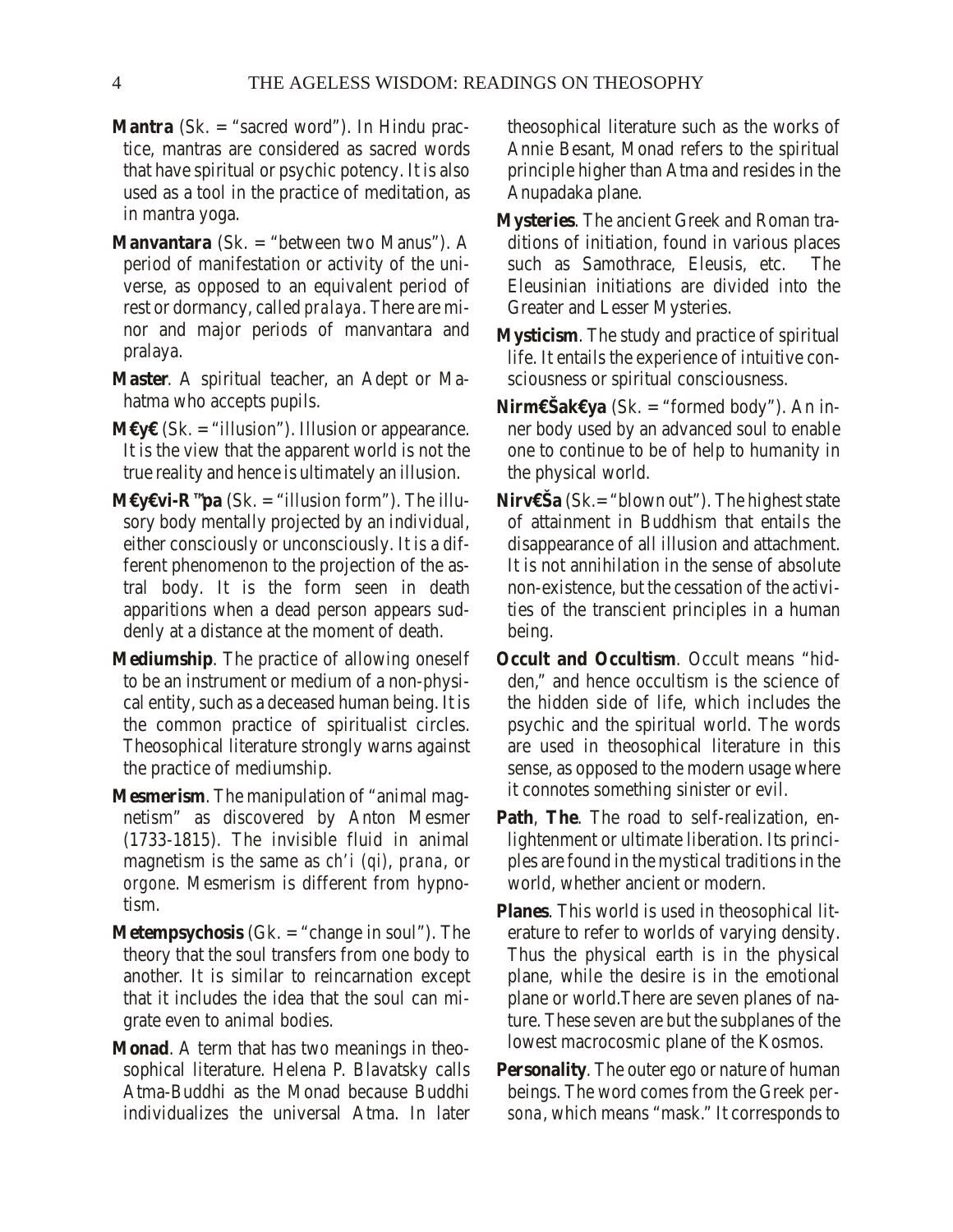the lower mental, emotional and physical vehicles of the individual.

- Prajñ€ (Sk. = "wisdom"). Intuitive wisdom arising out of Buddhi or enlightened consciousness. Prajñ€ is the essence of true enlighten ment.
- $Pr \in \text{Sa } (Sk. = "vital air").$  The energy that is present in nature and in all living things. It is equivalent to the ch'i (qi) of Chinese medicine. It circulates through the etheric double, which is also called the pranamayakosa, or the vehicle of prana.
- Psyche (Gk. = "soul"). The soul in Christianity, as described by St. Paul. It is distinguished from the Spirit which is *pneuma* or breath.
- Psychic powers. The powers latent in the lower principles of a human being, such as clairvoyance, telekinesis, etc. It is contrasted to spiritual powers, which belong to the higher principles of human beings, such as intuition.
- **Pur€Šas. A set of ancient scriptures that contain** Indian mythology. There are eighteen Puranas.
- Reincarnation. The belief that the human soul lives multiple physical incarnations and grows through the experiences and lessons of each life. Theosophical philosophy teaches that human beings do not reincarnate into animals anymore, while some Buddhist and Hindu schools do teach reincarnation into animal bodies.
- Round. Evolution in the seven globes of each Chain. See Chain.
- Sam€dhi. The highest state of consciousness in yoga, where the ego center has dissolved and accompanied with the flowering of prajñ€ or intuitive wisdom.
- $Sa<sup>~</sup>$  sk $Era$  (Sk. = "to do together"). The seeds of karma that create the tendencies or predispositions in the future.
- Second death. The death of the physical body is called the first death, where the material body and etheric double are discarded. The soul for a time resides in the kama rupa or desire body.

After some time, this body is also discarded, which is the second death, and the soul enters into Devachan.

- Self. There are several selves in human being: ranging from the outer personality ego, the causal ego, and the Atma. The true inner nature of human beings is the Atma, hence its attainment is called Self-Realization.
- Skandha (Sk. = "aggregate"). In Buddhism, the skandhas are the group of states that constitute the self in human beings. They are body (rupa), feelings (vedana), perceptions (saññ€), predispositions (samskara) and consciousness (vijnana).
- Soul. The intermediate bodies or principles of a human being between Atma (Spirit) and the physical body. Theosophical literature distinguishes three kinds of soul: the animal soul (desire nature or kama), human soul (mind or mana s), and spiritual soul (buddhi).
- Spirit. The highest principle or consciousness in a human being, equivalent to Atma. It is distinguished from the soul or *psyche*, which serve as intermediate vehicles of the Spirit.
- Spiritualism. The belief that the souls of the dead can be contacted. Spiritualists therefore are commonly engaged in the practice of mediumship, or serving as instruments so that the dead can speak through the living while the medium is in a trance state.
- Spiritual soul. An English equivalent to Buddhi, the sixth principle of human beings.
- Sufism. The mysticism of Islam. The ultimate goal of the Sufi is to attain fana or annihilation of all the transient qualities of human life. This is the equivalent of the Buddhist nir vana.
- The osophy (Gk. = "divine wisdom"). The ageless wisdom of humanity. H. P. Blavatsky states that it is the underlying wisdom of all the great religions when the outer husks of the latter are removed. Its principles have been known in both East and West such as in